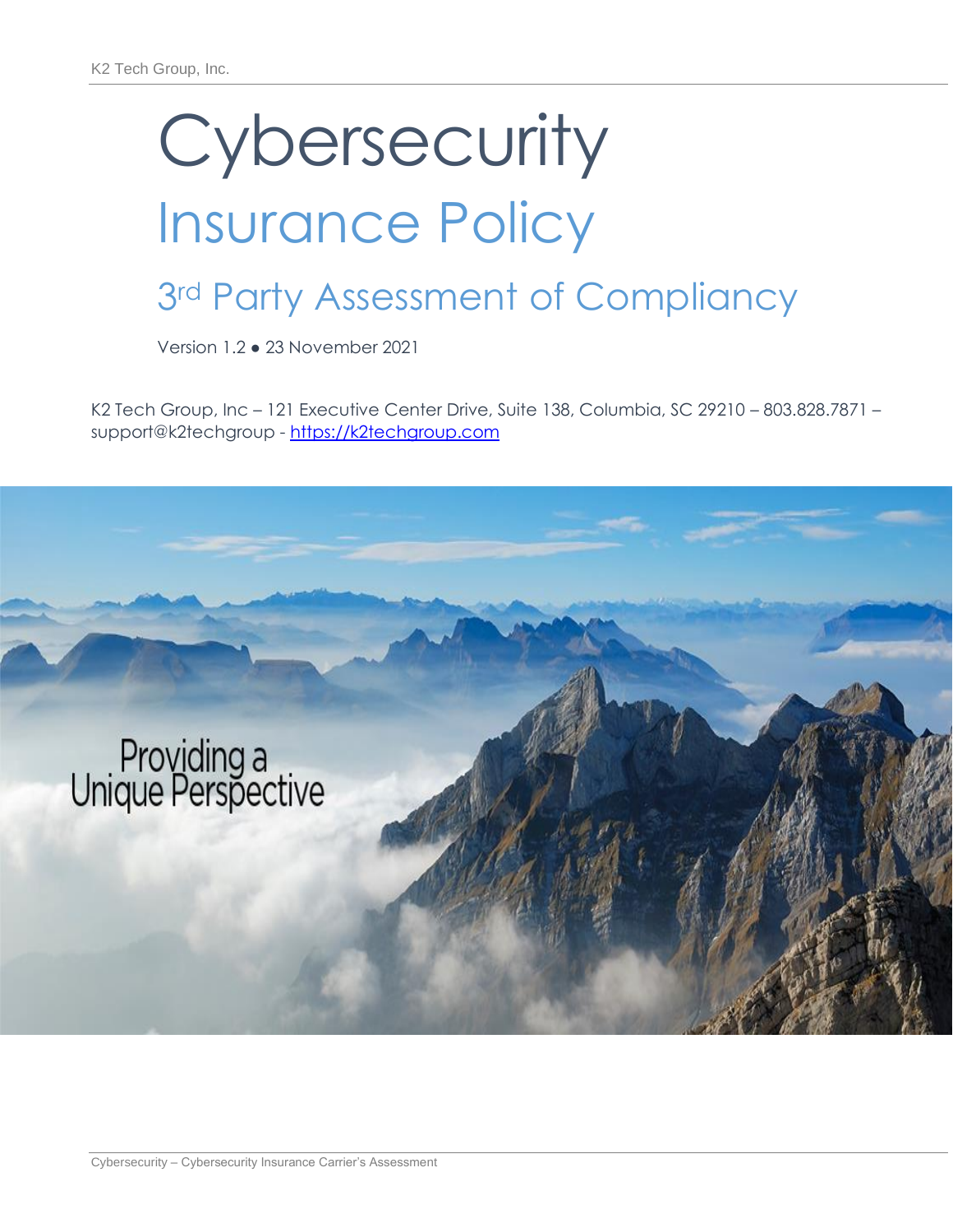© 2021 K2 Tech Group, Inc. All rights reserved.

K2 Tech Group, Inc. 121 Executive Center Drive, Suite 138, Columbia, SC 29210

803.828.7871 https://k2techgroup.com

#### **Trademarks**

K2 Tech Group, Inc. are registered trademarks of K2 Tech Group, Inc. All other trademarks or registered trademarks are the property of their respective owners.

#### **Disclaimer**

The information provided in this document is provided "as is" without warranty of any kind. K2 Tech Group, Inc. disclaims all warranties, either express or implied, including the warranties of merchantability and fitness for a particular purpose. In no event shall K2 Tech Group, Inc. be liable for any damages whatsoever including direct, indirect, incidental, consequential, loss of business profits or special damages, even if K2 Tech Group, Inc., or its suppliers have been advised of the possibility of such damages.

#### **Document Lifetime**

K2 Tech Group, Inc. may occasionally update online documentation between releases of the related software. Consequently, if this document was not downloaded recently, it may not contain the most up-to-date information. Please refer to https://k2techgroup.com for the most current information.

#### **Where to get help**

K2 Tech Group, Inc. support, product, and licensing information can be obtained as follows.

**Product information** — Documentation, release notes, software updates, and information about K2 Tech Group, Inc. products, licensing, and service, are at K2 Tech Group, Inc. website at:

#### https://k2techgroup.com

**Technical support** — Go to https://K2Techgroup.com and select Support. On the Support page, you will see several options, including one for making a service request. Note that to open a service request, you must have a valid support agreement.

#### **Your comments**

Your suggestions will help us continue to improve the accuracy, organization, and overall quality of the user publications. Please send your opinion of this document to:

#### jgarrison@k2techgroup.com

If you have issues, comments, or questions about specific information or procedures, please include the title and, if available, the part number, the revision, the page numbers, and any other details that will help us locate the subject that you are addressing.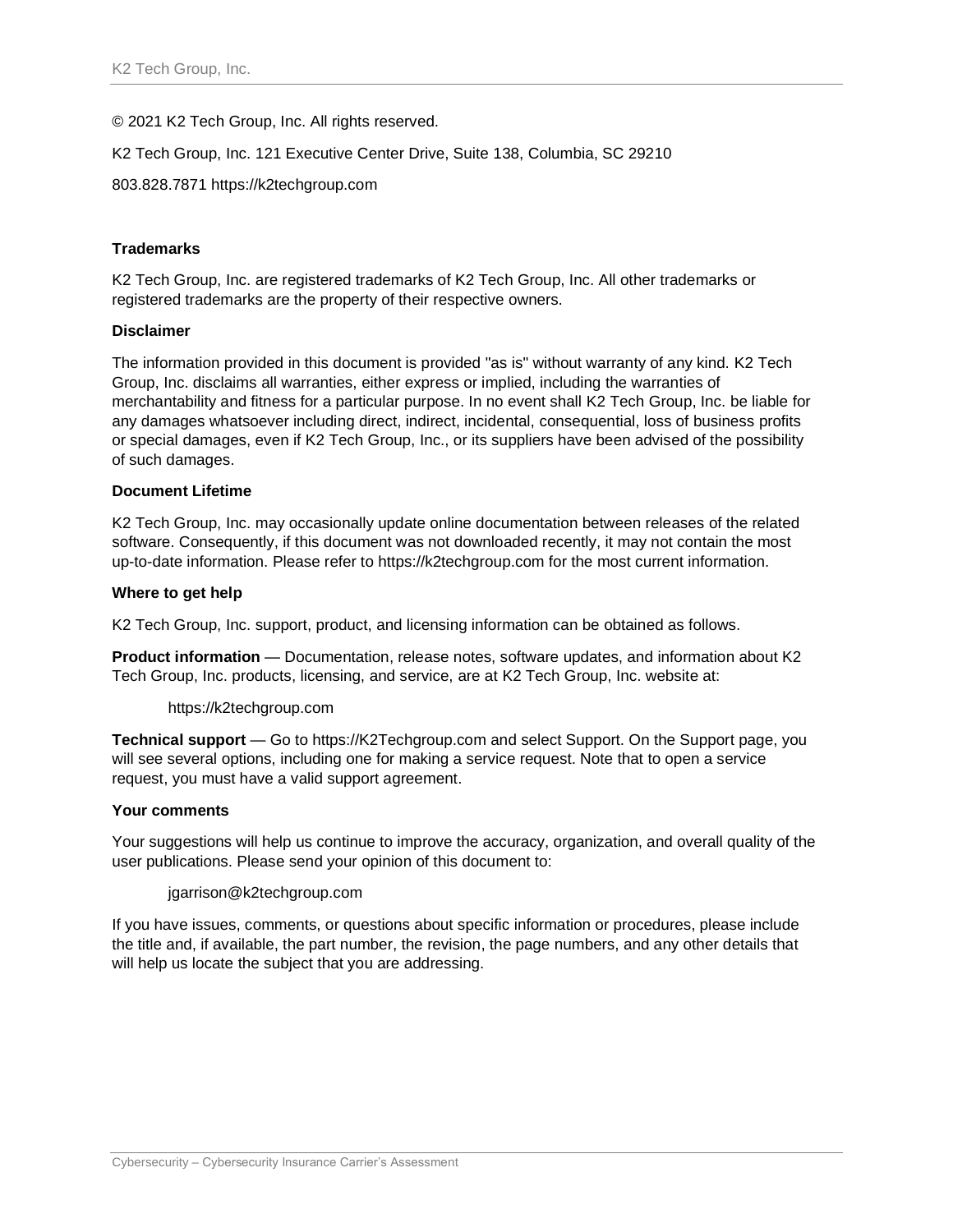## **Table of Contents**

| 1.1            |  |
|----------------|--|
| 1.2            |  |
| $2^{\circ}$    |  |
| 2.1            |  |
| 3 <sup>7</sup> |  |
| 3.1            |  |
| $\overline{4}$ |  |
| 4.1            |  |
| 5              |  |
|                |  |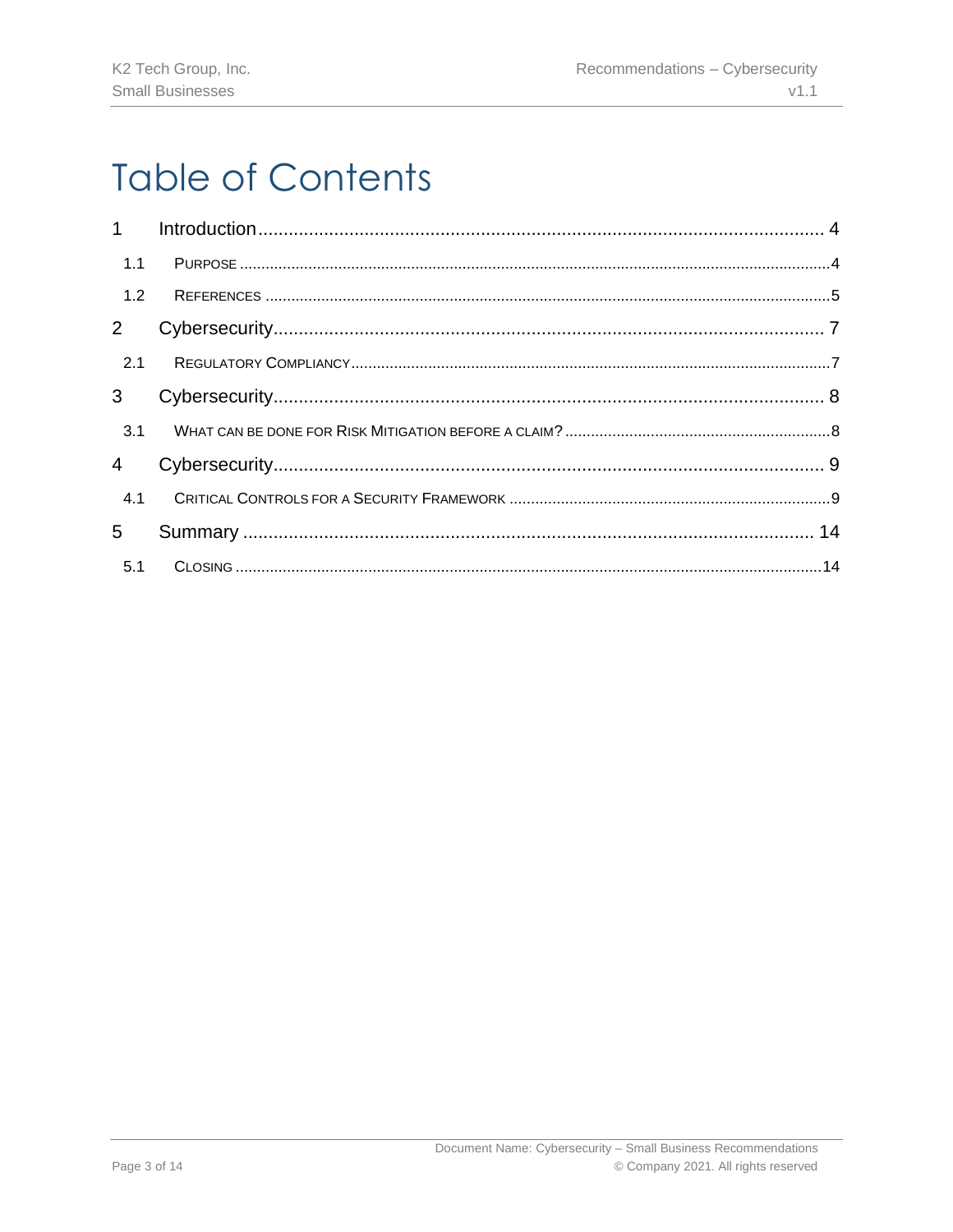## <span id="page-3-0"></span>1 Introduction

*With the increased malware and ransomware attacks targeted against corporations, small businesses and government entities, Cyber insurance claims have increased 2.4% since last year. Targeting small and mid-sized businesses with 250 employees or less, the frequency of claims has increased 57% (Coalitioninc, 2021). Cybersecurity policy carriers are at the forefront of an expanding net of customers being attacked, and suffering data loss including personal identifying information.* 

## <span id="page-3-1"></span>1.1 Purpose

*This paper will identify the need for a baseline compliance assessment, for which industry(ies) the client business falls in and conducting an assessment health finding in the client's infrastructure, physical security, cybersecurity, and other insurance carrier's risk areas. Only then can the known risk be assessed, and the risk shared.* 

*As the industry has seen in nation-state attacks and breaches in 2020-2021, the perimeter is no longer the drawbridge into the entity being protected, but against those*  endpoints within. Apart from the physical and cyber aspects of risk management, there *is the human factor that has the highest risk and threat to a business' survival during these attacks.*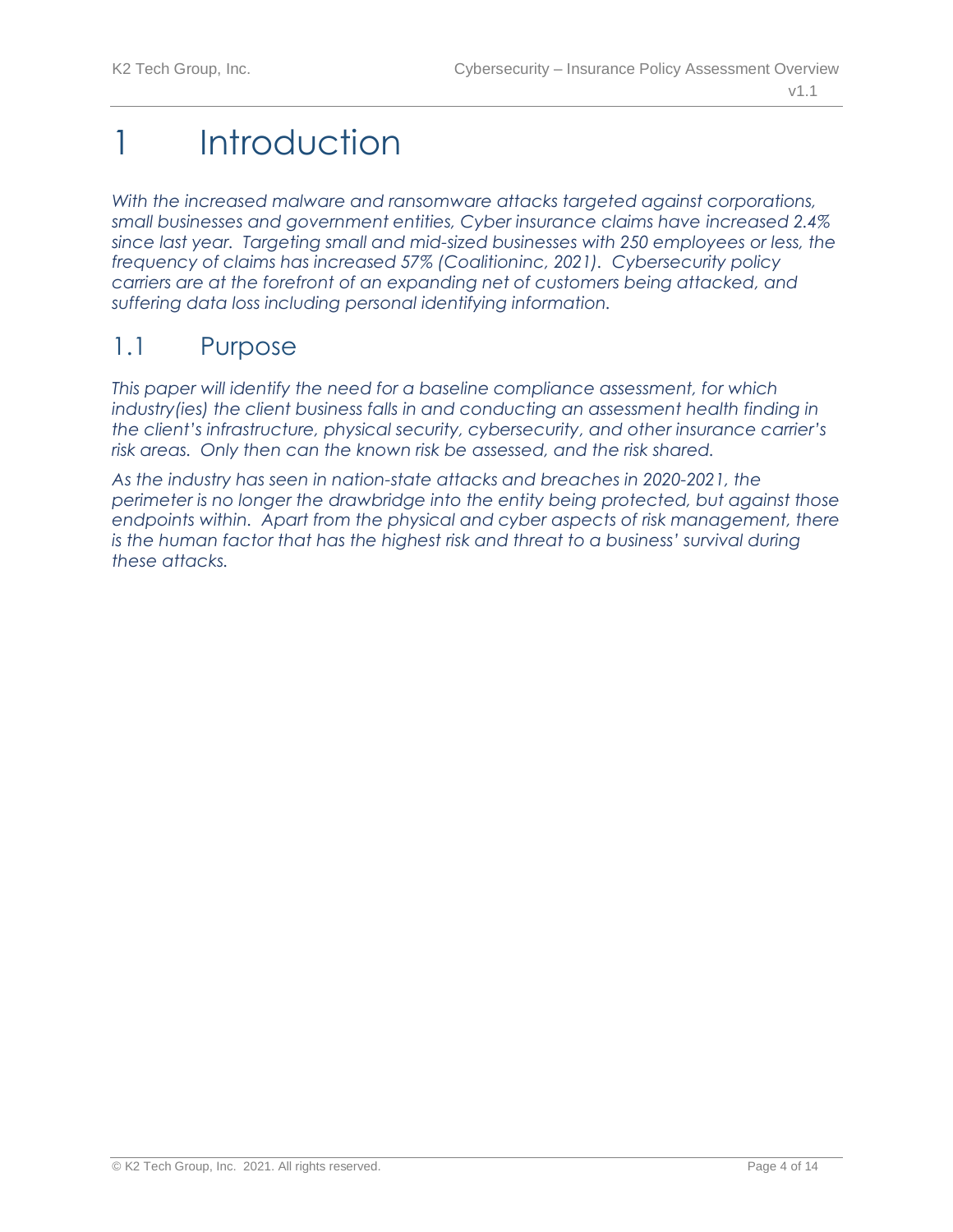## <span id="page-4-0"></span>1.2 References

*Align.com, 18 Nov 2021, [https://www.align.com/blog/6-reasons-why](https://www.align.com/blog/6-reasons-why-businesses-need-cyber-security-awareness-training)[businesses-need-cyber-security-awareness-training](https://www.align.com/blog/6-reasons-why-businesses-need-cyber-security-awareness-training)*

*Cisco.com, 18 Nov 2021, Coalitioninc.com, 15 Nov 2021, "[https://info.coalitioninc.com/rs/566-KWJ-784/images/DLC-2021-07-](https://info.coalitioninc.com/rs/566-KWJ-784/images/DLC-2021-07-Coalition-Cyber-Insurance-Claims-Report-2021-h1.pdf) [Coalition-Cyber-Insurance-Claims-Report-2021-h1.pdf](https://info.coalitioninc.com/rs/566-KWJ-784/images/DLC-2021-07-Coalition-Cyber-Insurance-Claims-Report-2021-h1.pdf)"*

*Coalitioninc.com, 15 Nov 2021, "[https://info.coalitioninc.com/rs/566-KWJ-](https://info.coalitioninc.com/rs/566-KWJ-784/images/DLC-2021-07-Coalition-Cyber-Insurance-Claims-Report-2021-h1.pdf)[784/images/DLC-2021-07-Coalition-Cyber-Insurance-Claims-Report-2021](https://info.coalitioninc.com/rs/566-KWJ-784/images/DLC-2021-07-Coalition-Cyber-Insurance-Claims-Report-2021-h1.pdf) [h1.pdf](https://info.coalitioninc.com/rs/566-KWJ-784/images/DLC-2021-07-Coalition-Cyber-Insurance-Claims-Report-2021-h1.pdf)"*

- *Dept. Homeland Security (DHS), 21 Oct 2021, "[https://www.stopthinkconnect.org](https://www.stopthinkconnect.org/)"*
- *Gartner, 21 Oct 2021, "[https://www.gartner.com/en/documents/3980891/the](https://www.gartner.com/en/documents/3980891/the-urgency-to-treat-cybersecurity-as-a-business-decisio)[urgency-to-treat-cybersecurity-as-a-business-decisio](https://www.gartner.com/en/documents/3980891/the-urgency-to-treat-cybersecurity-as-a-business-decisio)*"
- *GIAC, 18 Nov 2021, [https://www.giac.org/paper/g2700/1212/framework](https://www.giac.org/paper/g2700/1212/framework-building-comprehensive-enterprise-security-patch-management-program/111066)[building-comprehensive-enterprise-security-patch-management](https://www.giac.org/paper/g2700/1212/framework-building-comprehensive-enterprise-security-patch-management-program/111066)[program/111066](https://www.giac.org/paper/g2700/1212/framework-building-comprehensive-enterprise-security-patch-management-program/111066)* "

*Identity Management Institute, 18 Nov 2021, [https://identitymanagementinstitute.org/security-challenges-of-remote](https://identitymanagementinstitute.org/security-challenges-of-remote-workforce)[workforce](https://identitymanagementinstitute.org/security-challenges-of-remote-workforce)*

*Microsoft, 21 Oct 2021, "[https://www.microsoft.com/en-us/microsoft-](https://www.microsoft.com/en-us/microsoft-365/business-insights-ideas/resources/cybersecurity-small-business)[365/business-insights-ideas/resources/cybersecurity-small-business](https://www.microsoft.com/en-us/microsoft-365/business-insights-ideas/resources/cybersecurity-small-business)"*

*Microsoft, 16 Nov 2021*, **"[https://docs.microsoft.com/en](https://docs.microsoft.com/en-us/compliance/regulatory/offering-home)[us/compliance/regulatory/offering-home](https://docs.microsoft.com/en-us/compliance/regulatory/offering-home)**"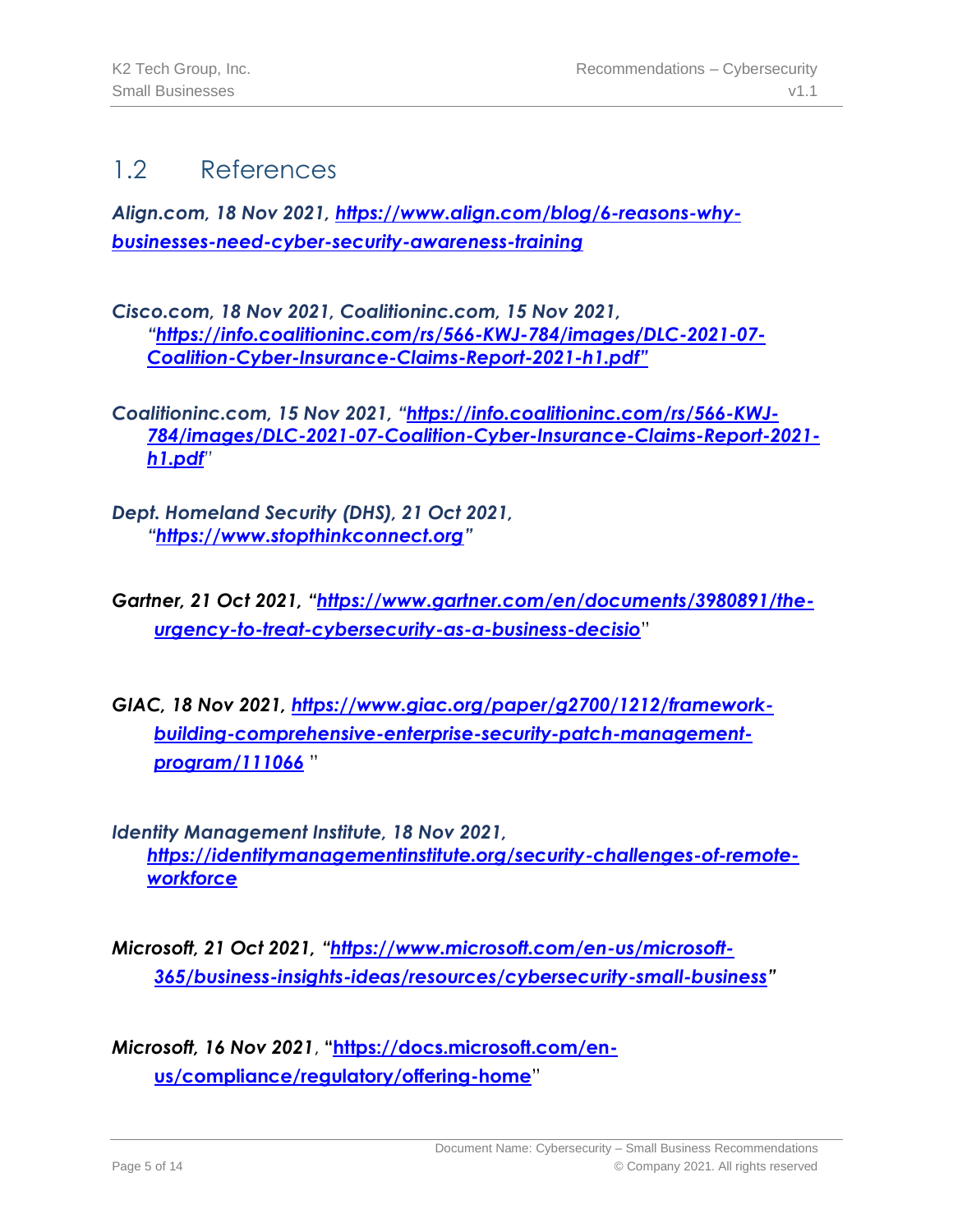*Mimecast, 18 Nov 2021,<https://www.mimecast.com/content/email-scanning/>*

- *NIST, Information Technology Laboratory/Applied Cybersecurity Division, 18 Nov 2021, "[https://www.nist.gov/itl/applied-cybersecurity/tig/back-basics-multi](https://www.nist.gov/itl/applied-cybersecurity/tig/back-basics-multi-factor-authentication)[factor-authentication](https://www.nist.gov/itl/applied-cybersecurity/tig/back-basics-multi-factor-authentication)"*
- *NIST, Small Business Cybersecurity Corner, 21 Oct 2021, "<https://www.nist.gov/itl/smallbusinesscyber>"*
- *SANs Institute, 19 Nov 2021, A Practical Guide to Enterprise Anti-Virus and Malware Prevention.<https://sansorg.egnyte.com/dl/Wee4v5snSb>*
- *Small Business Administration, 21 Oct 2021, "[https://www.sba.gov/business](https://www.sba.gov/business-guide/manage-your-business/stay-safe-cybersecurity-threats)[guide/manage-your-business/stay-safe-cybersecurity-threats](https://www.sba.gov/business-guide/manage-your-business/stay-safe-cybersecurity-threats)"*
- *Secure Controls Framework, 18 Nov 2021, "[https://www.securecontrolsframework.com](https://www.securecontrolsframework.com/)"*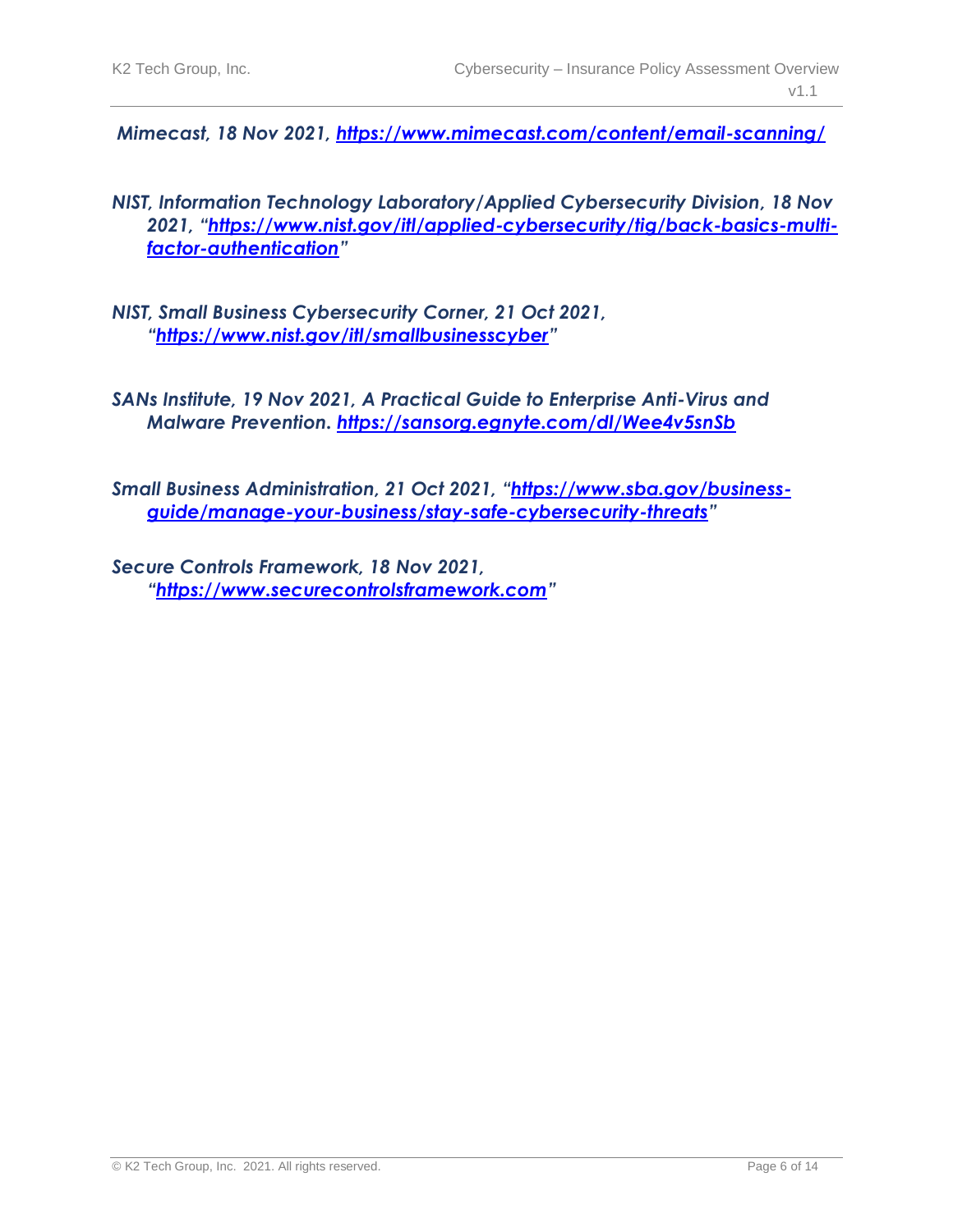## <span id="page-6-1"></span><span id="page-6-0"></span>2.1 Regulatory Compliancy

Many small businesses go through their days without thinking about a security breach, physical or Cyber related. Not having an alarm system or Cybersecurity can cost a business money, time and quite possibly, result in lost information, and even the business' reputation (Microsoft). Most small businesses (less than 100 employees) can't afford a dedicated Information Technology department, and if they have 1 or 2, that company most likely will not be able to afford training, or equipment budgets for keeping up with the industry standards or compliance requirements.

Every business - enterprise, large, or small, will need to be in compliance of at least one industry regulatory rule, or more. There are at least 40 different industry-specific regulatory compliance offerings, many have overlapping requirements, some are more specific. There are compliance requirements spanning the globe, regional areas and governmental regulations for each country a business operates in (Microsoft).

With that large number of areas of industry-specific requirements, it is a far-gone conclusion that any number of businesses will be non-compliant, and at risk.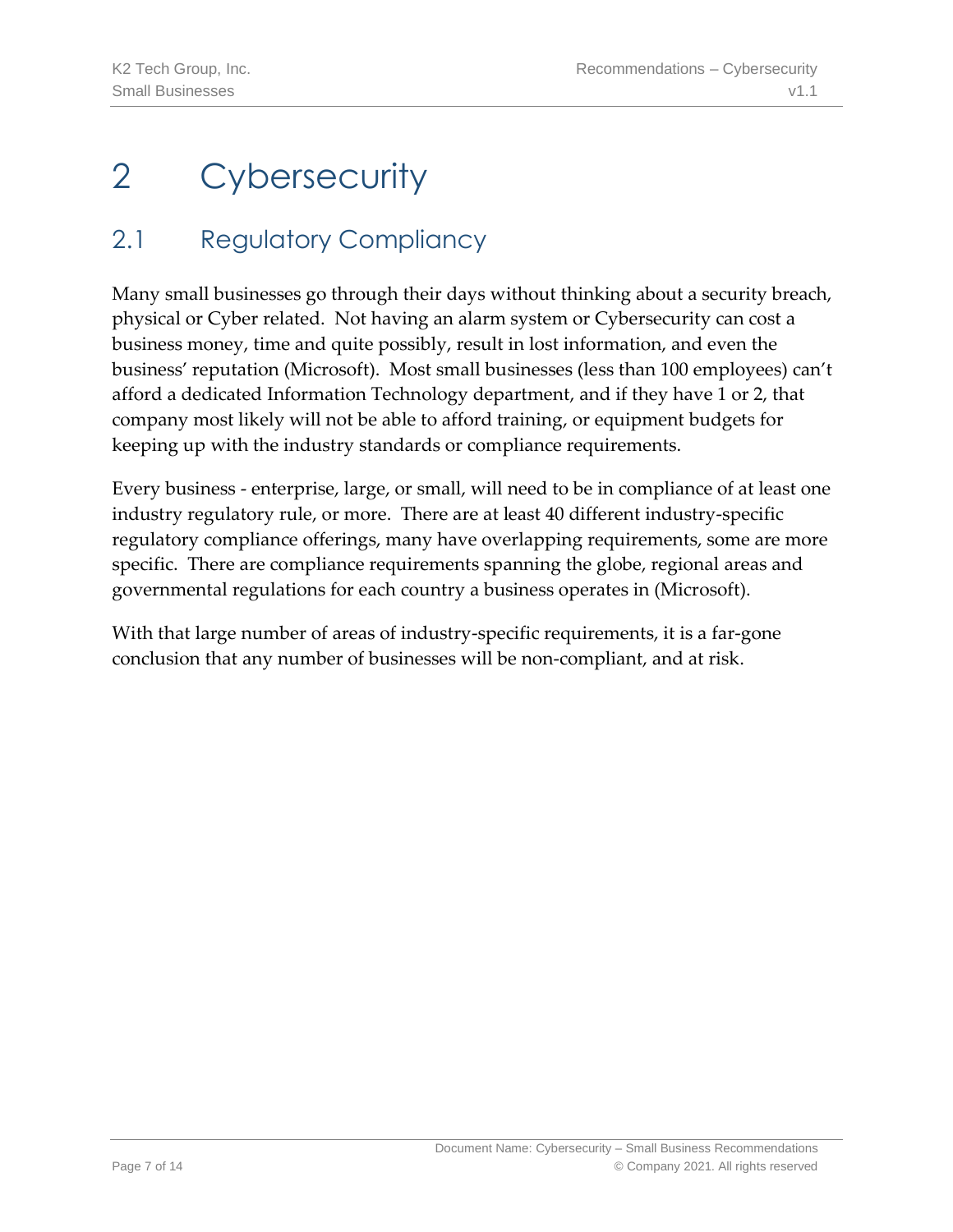## <span id="page-7-1"></span><span id="page-7-0"></span>3.1 What can be done for Risk Mitigation before a claim?

A baseline risk assessment would be beneficial for all parties concerned, which includes physical and Cyber, the plant information technology (IT) infrastructure, disaster recovery, and storage, etc.

Prior to the issuance of a Cybersecurity policy, an auditing firm should conduct a baseline risk assessment, their findings can be made part of the policy for reference. The insurance carrier can then mandate to the policy holder or potential customer what is needed in order to obtain a Cyber Insurance policy. In the case of a claim, the state of the policy holder's IT infrastructure would be documented; before the Cyberattack (loss) and subsequent claim. With the knowledge that the auditing firm verified or discovered compliance/non-compliance, the insurance carrier would be protected in either regard, and so would the policy holder.

Training for identifying phishing, spear-phishing and other emails containing malware/ransomware would be of great value and a high-risk mitigation, prior to a security breach or encryption. People (employees) are the weakest link in the overall security posture of any business, being unaware of attack methods of social engineering and email scams (Microsoft). Having training in identifying scams, email headers to verifying the sender, and the current social engineering methods of spammers and hackers, would be of benefit to the policy holder and insurance carrier.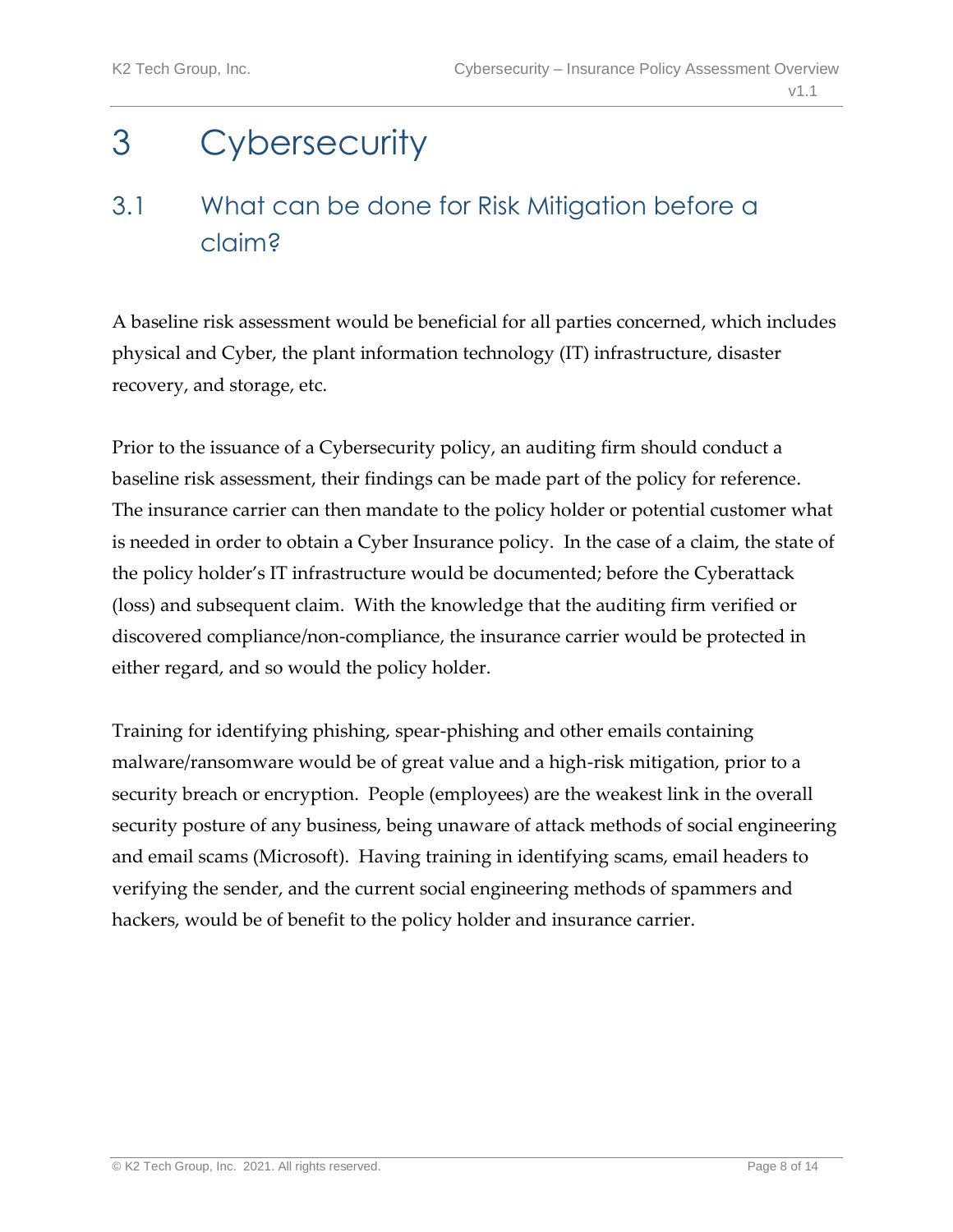## <span id="page-8-1"></span><span id="page-8-0"></span>4.1 Critical Controls for a Security Framework

Having a security framework for adoption by businesses, would facilitate forward movement to compliancy, by knowing what security controls are necessary to purchase a Cyber Insurance policy from any carrier. Once a business requests insurance, that business could validate the framework was in place, or the business could make the necessary changes in their own security framework and state that those critical controls were active. This would be validated by an outside auditing firm's assessment, and the policy would then be placed in force. Some of these include the following:

#### **MFA**

Multi-factor Authentication (MFA) is quite simple to invoke, and many organizations are focusing more than ever on creating a smooth user experience for their employees (NIST, 2021). MFA is sometimes referred to two-factor authentication (2FA), it is a security enhancement that allows you to present two pieces of evidence – your credentials – when logging in to an account; something you know – your password; and a generated 6-digit token that is generated by an authentication app on a smartphone that is tied to what you are logging into – something you have. Also, this would include biometrics like your registered fingerprint or iris scan (NIST, 2021).

#### **VPN**

Virtual Private Network (VPN) is a protected private tool for remote workers to log into the network, from any location with public Internet service. VPNs encrypt internet traffic and are secure for working with sensitive information; safely (Cisco, 2021). Remote workers are a risk to corporate data, according to the Identity Management Institute, a 2018 survey of CIOs reported they suspected their mobile workers had been hacked or were the cause of security problems. Only 46% could be "confident" their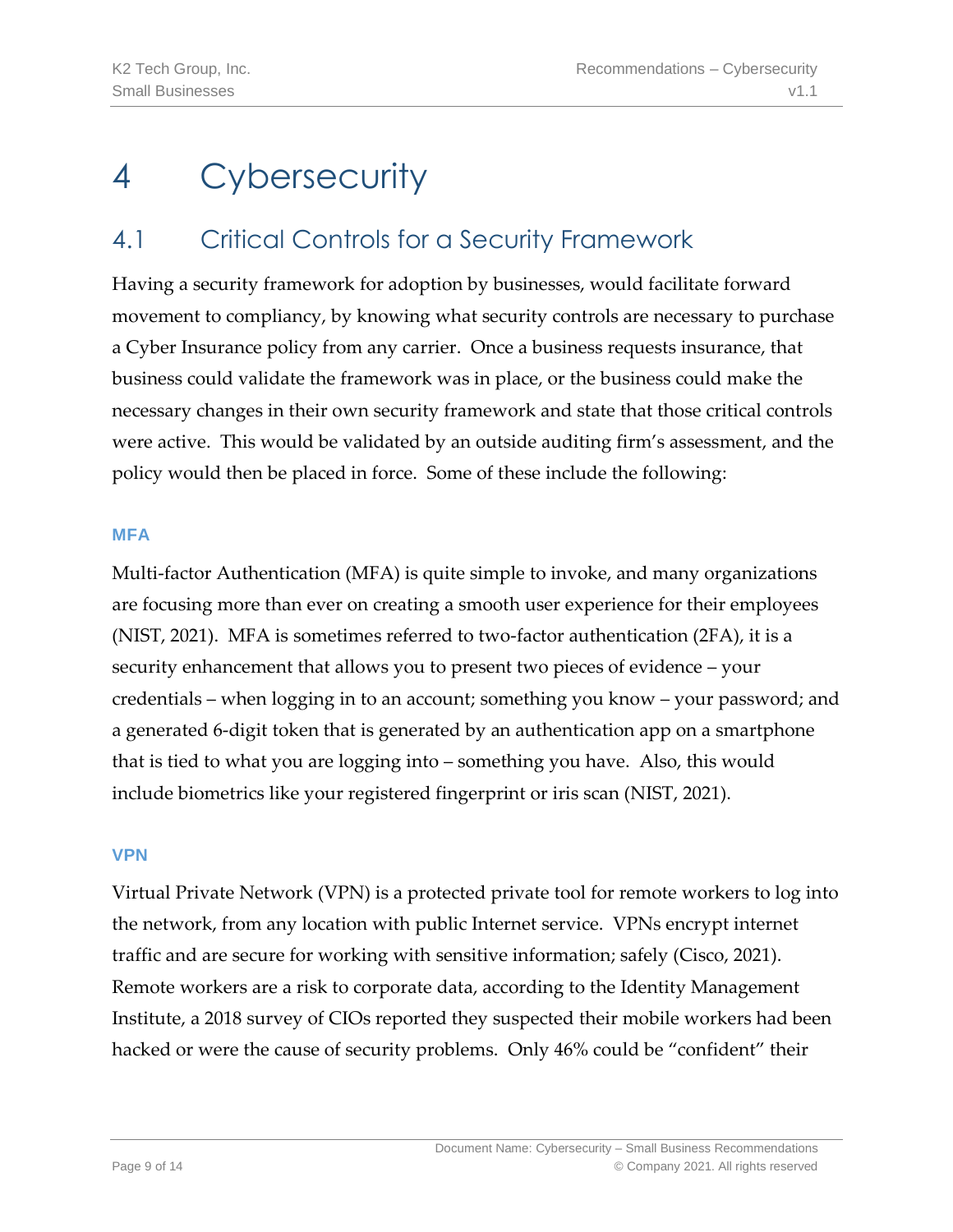remote employees used VPNs to increase security when connected to company networks (IMI, 2021).

#### **EMPLOYEE CYBERSECURITY TRAINING**

Insulating sensitive business information goes beyond strong passwords. According to MediaPro's third annual State of Privacy and Security Awareness Report, financial firms' employees performed the worst regarding cybersecurity awareness out of the seven industries evaluated. For the financial sector, 85% of workers lacked the knowledge around cybersecurity and data privacy. A comprehensive security awareness program sets clear cybersecurity expectations for all employees and educates users about how to recognize attack vectors (Align, 2021).

#### **CRITICAL PATCHING**

In technology terms, patches are additional code to replace logic flaws existing in current software and operating systems. Consumers have the same obligation to have the fix applied, just as business does. When a patch is necessary to prevent unauthorized circumvention of a security control, the scope grows from quality control to include risk management (GIAC, 2021). Many organizations have regulatory and legal obligations to implement security updates in a timely manner. For some of these organizations, non-compliance with patching can have a huge impact on their ability to conduct business (GIAC, 2021). Having a patch management policy and needed maintenance windows to perform the installing of patches, is part of the security framework to protect the business and its data from attack.

#### **EMAIL (INCOMING AND OUTGOING) SCANNED FOR MALICIOUS ATTACHMENTS AND LINKS**

Email scanning automatically reviews every email message for viruses, malware, and spam. Email scanning also evaluates links and attachments for possible malicious attacks, and looks for suspicious addresses, domains and other signs of email spoofing often used in an impersonation attack (Mimecast, 2021). Email scanning technology is deployed both at the email perimeter and inside it. Scanning works automatically to look for infected attachments and URLs that seem suspicious, both for emails coming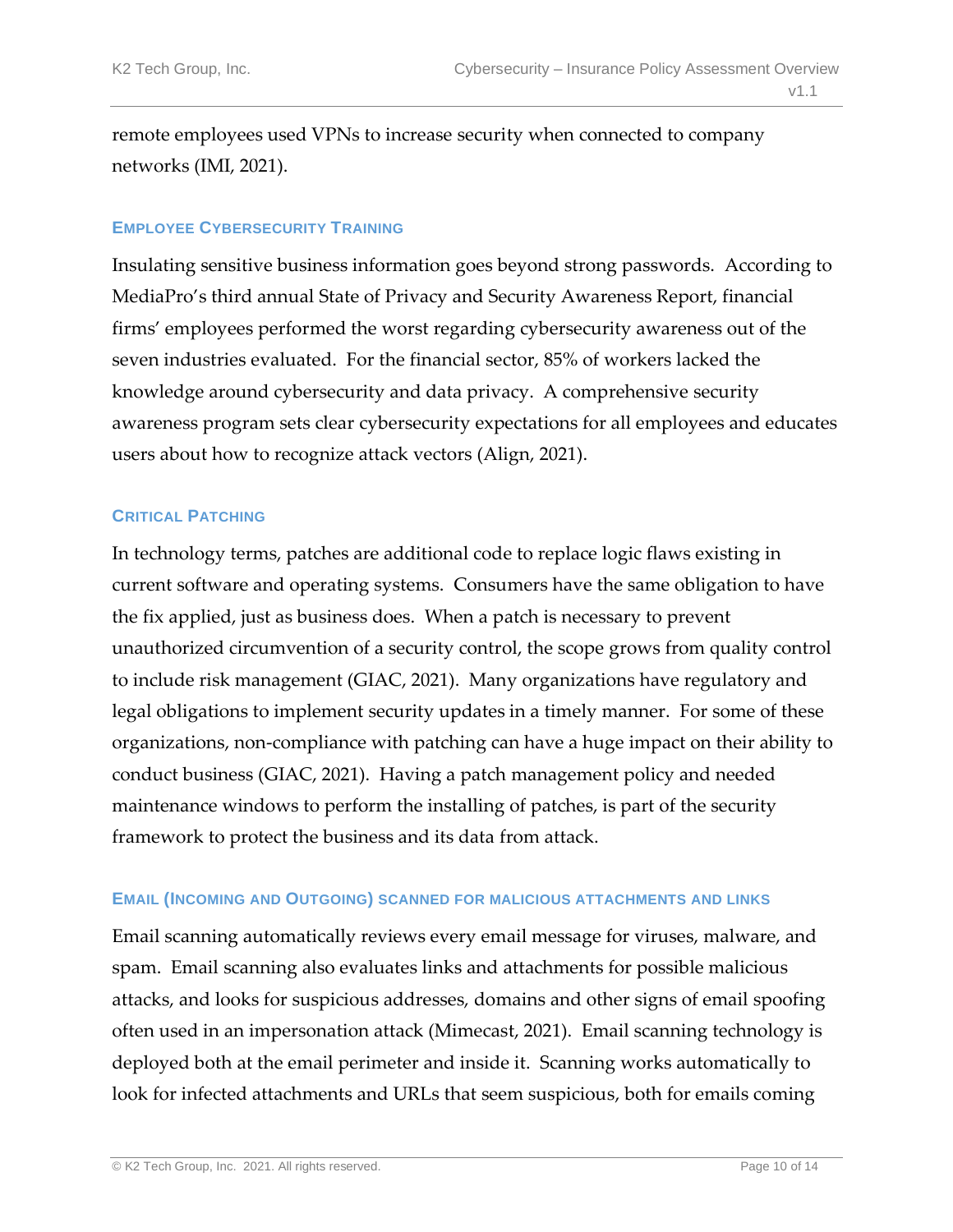into the business and internally (Mimecast, 2021). The scanning will halt a spam campaign attack, a phishing attack, and other malicious files such as ransomware, from affecting daily operations for business, cause loss of revenue, loss of data and loss of reputation.

Email scanning of outgoing messages is also important to validate that each outgoing message is free from any malicious file or message from a device that has been compromised but has not been discovered as being so. Again, this is important so to maintain security framework within, and to protect the recipients of business messages who may not have the same level of protection.

### **ALL NETWORK DEVICES PROTECTED WITH ANTI-VIRUS, ANTI-MALWARE OR ENDPOINT PROTECTION SOFTWARE**

"Viruses, worms and Trojans, each of which has some unique characteristics, are starting to all blend together in people's perceptions as well as the way the behave. A virus can use worm-like logic to spread and install a Trojan horse type program. The distinctions are also mostly lost on the IT professional trying to keep this software from impacting their network and end nodes. Malware has been getting much more prevalent and virulent, even though programs that counteract these undesirable applications have been getting better and better (SANs, 2021)". Malware was once on a primary threat vector of diskettes, and the protection was a one-time issue, now the protection must be installed and continually running in the background, scanning of static files also need to be scanned for infections, and must be in real-time. Up-to-date virus signatures need to stay updated, most of the malware one will see in an inbox will have been released in the last 12 months (SANs, 2021). Compliance is spotty at best. One cannot keep up-to-date manually, all major anti-virus (AV) vendors have options that allow their applications to periodically check for new AV strings and automatically install them on the desktop or server. File server AV applications also perform the same AV activities as desktop; however, the file server apps also monitor Resource Utilization, heavy processor usage, having enough free RAM on the server is key to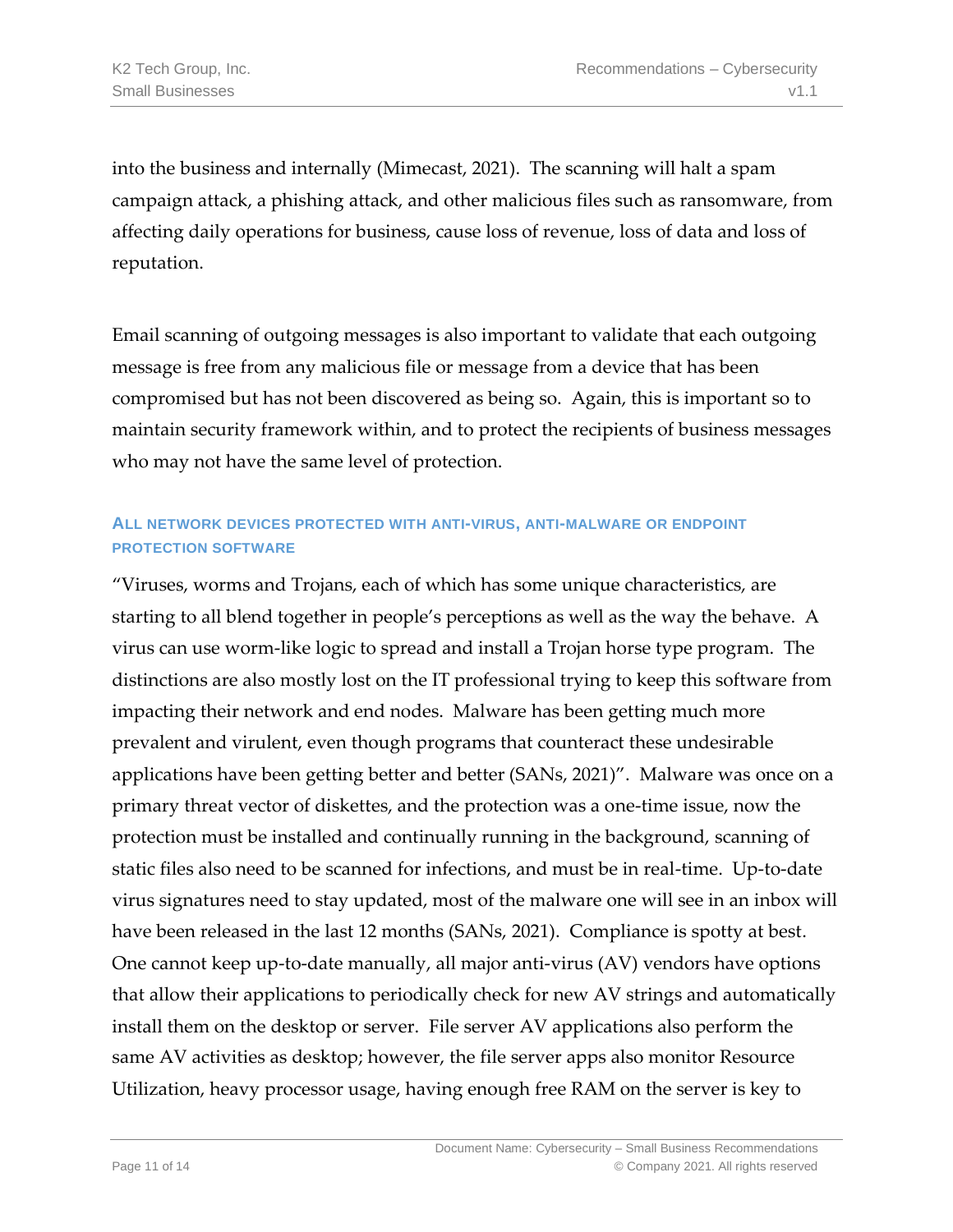keeping false positives from triggering a quarantine of a file, that may not be infected.

Viruses, worms, Trojans and Malware are here to stay, while malware keeps on getting more sophisticated and more prevalent, the tools and methods to deal with it keep on advancing. It is incumbent on the security administrator to keep on getting the education that they need to stay abreast of the current technologies at their disposal. While we know from experience that the next big outbreak of malware might use a method and vector that hasn't even been realized as yet, that are many actions that can be taken that can lessen the on-going background noise of unknown viruses and vectors (SANs, 2021).

#### **CRITICAL DATA IS BACKED UP**

All computer data needs to be backed up, from consumers to professional information technology of corporate, and small businesses operations. From desktops and laptops to servers and even mobile devices, all must be protected from loss or corruption. Recovery of lost or ransomware encrypted data, backups are the most valuable consideration for business continuity. The  $3 - 2 - 1 - 1 - 0$  is the newest rule in following the need for different stored recovery sources.

- 3 1 backup to the cloud, 2 off-site backups
- 2 Storage on 2 different media
- 1 Cloud Backup (Immutable)
- $1 1$  Copy off-line
- 0 Verified backup without errors (tested)

Recent expansion in high-speed internet access and cloud storage has changed data backups as a better guard against any worst-case scenario. Having these backups in the cloud, and in Write Once – Read Many (WORM) (Immutable) configurations and secured with the business's administrative password with MFA, is a safeguard against malware and ransomware infections. Having spinning hard drives that are approaching the mean-time-to-failure of operation (5 years) will test the worst-case scenarios, outside of a malware attack or a hard drive failure. Removing this scenario is to replace spinning hard drives with solid-state device hard drives (SSD), no moving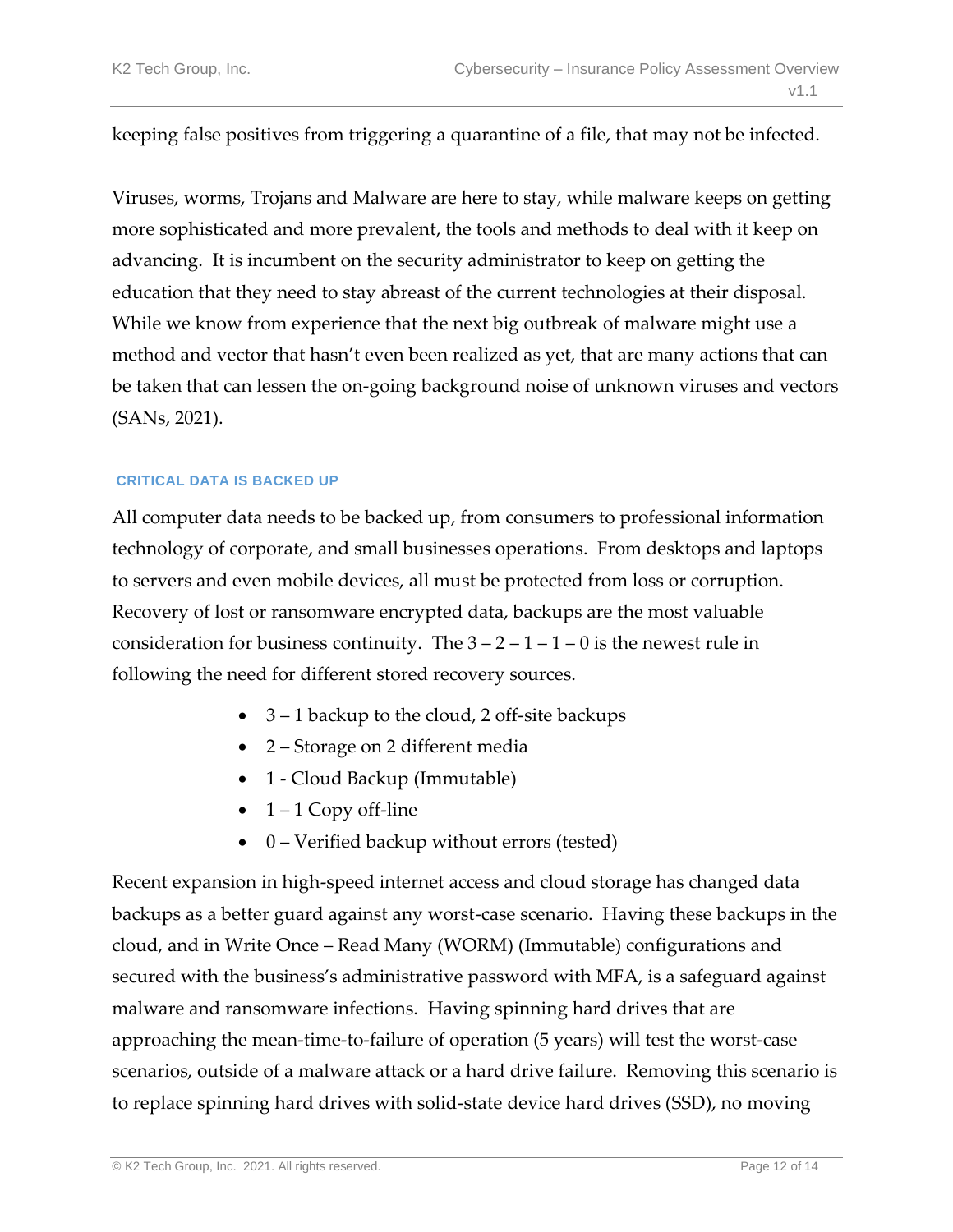parts, no read/write arms or the need for a spinning platter. Read/writing to/from these devices also increases the seek and writing times which increases throughput of the node.